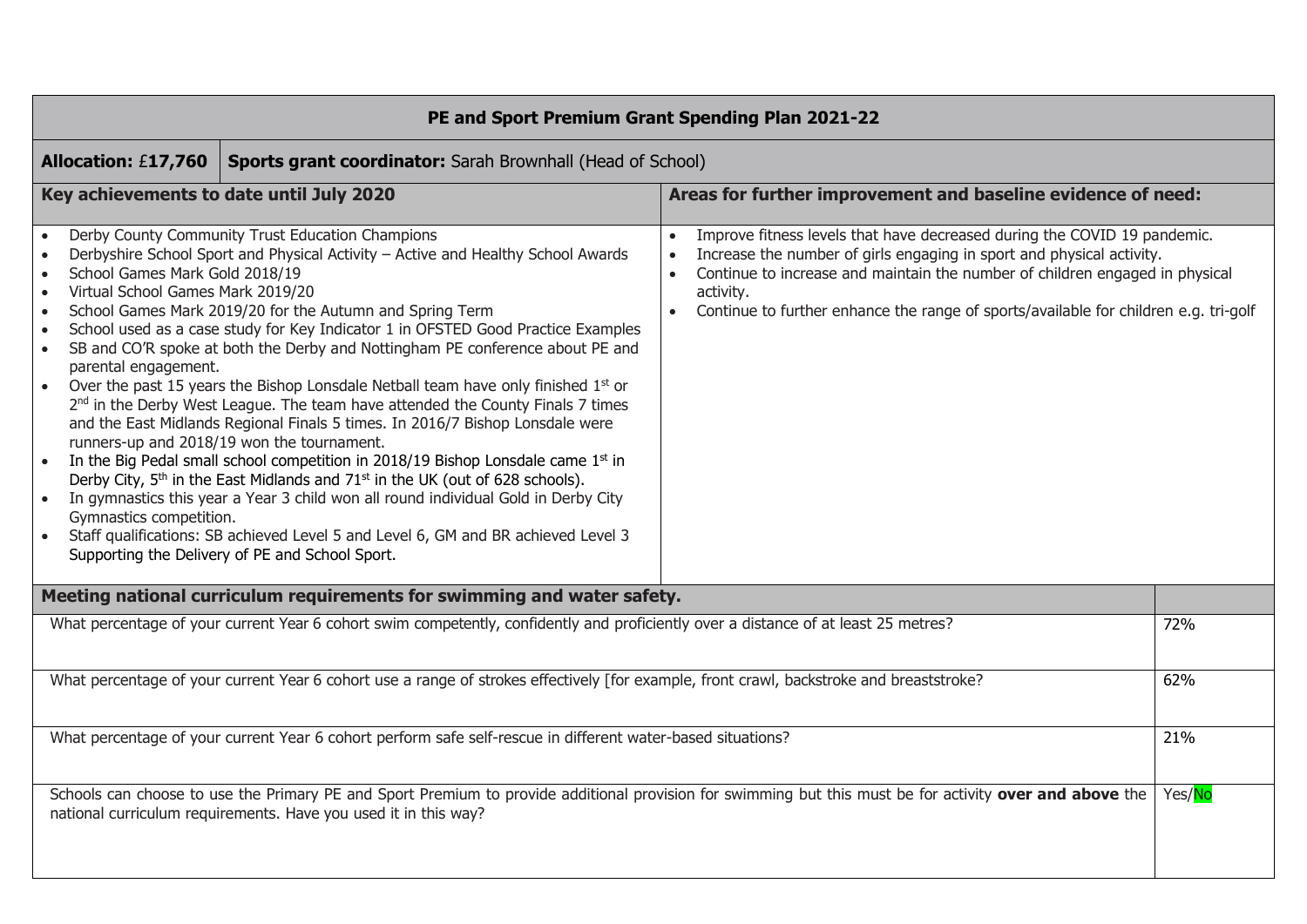| <b>Action Plan and Budget Plan</b><br>Key: Green - Action completed Yellow-Action due to be completed in 2021-22 Red-Not achieved Purple - Parental Engagement Blue -Virtual Event                            |                                                                                                                                                                                                                                                                                                                                                                      |                                                                   |                                                                                                                                                                                                                                                                                                                              |                                                                                                                                            |                                                      |  |
|---------------------------------------------------------------------------------------------------------------------------------------------------------------------------------------------------------------|----------------------------------------------------------------------------------------------------------------------------------------------------------------------------------------------------------------------------------------------------------------------------------------------------------------------------------------------------------------------|-------------------------------------------------------------------|------------------------------------------------------------------------------------------------------------------------------------------------------------------------------------------------------------------------------------------------------------------------------------------------------------------------------|--------------------------------------------------------------------------------------------------------------------------------------------|------------------------------------------------------|--|
|                                                                                                                                                                                                               |                                                                                                                                                                                                                                                                                                                                                                      |                                                                   |                                                                                                                                                                                                                                                                                                                              |                                                                                                                                            |                                                      |  |
| To access a range of<br>core activities structured<br>around the three areas<br>of Physical Education,<br>School Sport and<br>Physical Activity                                                               | Attend DCSSP Welcome meeting<br>Affiliate to Derby City School<br>Sport Partnership (DCSSP)<br>Enhanced package this includes<br>a DCCT coach 1/2 a day per<br>week.<br>Attend DCSSP conference day                                                                                                                                                                  | £5000 for the<br>Enhanced<br>package                              | Access to more<br>competitions, festivals,<br>training and cross<br>curricular programs for all<br>stakeholders.                                                                                                                                                                                                             | SB to evaluate the package<br>impact (July 2022)                                                                                           | See Below                                            |  |
|                                                                                                                                                                                                               | Key indicator 1: The engagement of all pupils in regular physical activity $-$ kick-starting healthy active lifestyles                                                                                                                                                                                                                                               |                                                                   |                                                                                                                                                                                                                                                                                                                              |                                                                                                                                            |                                                      |  |
| Objective                                                                                                                                                                                                     | Key actions                                                                                                                                                                                                                                                                                                                                                          | Allocated<br>funding                                              | Anticipated outcomes                                                                                                                                                                                                                                                                                                         | Monitoring task                                                                                                                            | Evidence of impact/legacy (school,<br>staff, pupils) |  |
| To increase and<br>maintain the number of<br>children and adults<br>engaged in regular<br>physical activity across<br>the whole school.<br>To encourage children<br>and families to have a<br>healthier diet. | Rammie's Healthy Heroes club<br>(Live It) for targeted children.<br>September Assembly to re-<br>launch the importance of<br>Healthy Eating and Physical<br>Activity.<br>X2 Munch and Crunch Cook and<br>Eat sessions for Year 3 and Year<br>4<br>After School Munch and Crunch<br>Cook and Eat Sessions for<br>families.<br>Healthy Eating on Zoom for<br>families. | Enhanced<br>package<br>Prizes<br>donated by<br>DCCT and<br>staff. | Children and parents will<br>have an increased<br>understanding of the<br>importance of Physical<br>Activity to keep them<br>healthy.<br>Children and parents will<br>have an increased<br>understanding of the<br>importance of healthy<br>eating including portion<br>size and sugar intake and<br>the impact on the body. | Parent's participation/<br>attendance monitored by<br>staff and parental<br>engagement lead.<br>Monitoring lunchboxes after<br>DCCT input. |                                                      |  |
|                                                                                                                                                                                                               | <b>Tasting Tuesday</b><br>Work with school cook to<br>introduce a new fruit or<br>vegetable for school dinner<br>children to try on Tuesday.                                                                                                                                                                                                                         |                                                                   | Children more likely to try<br>a fruit or vegetable that<br>they have not tried<br>before.<br>Increased number of<br>children trying and eating<br>fruit and vegetables.                                                                                                                                                     | SLT and lunchtime staff to<br>get feedback from children<br>on foods they are trying<br>and feedback to school<br>cook.                    |                                                      |  |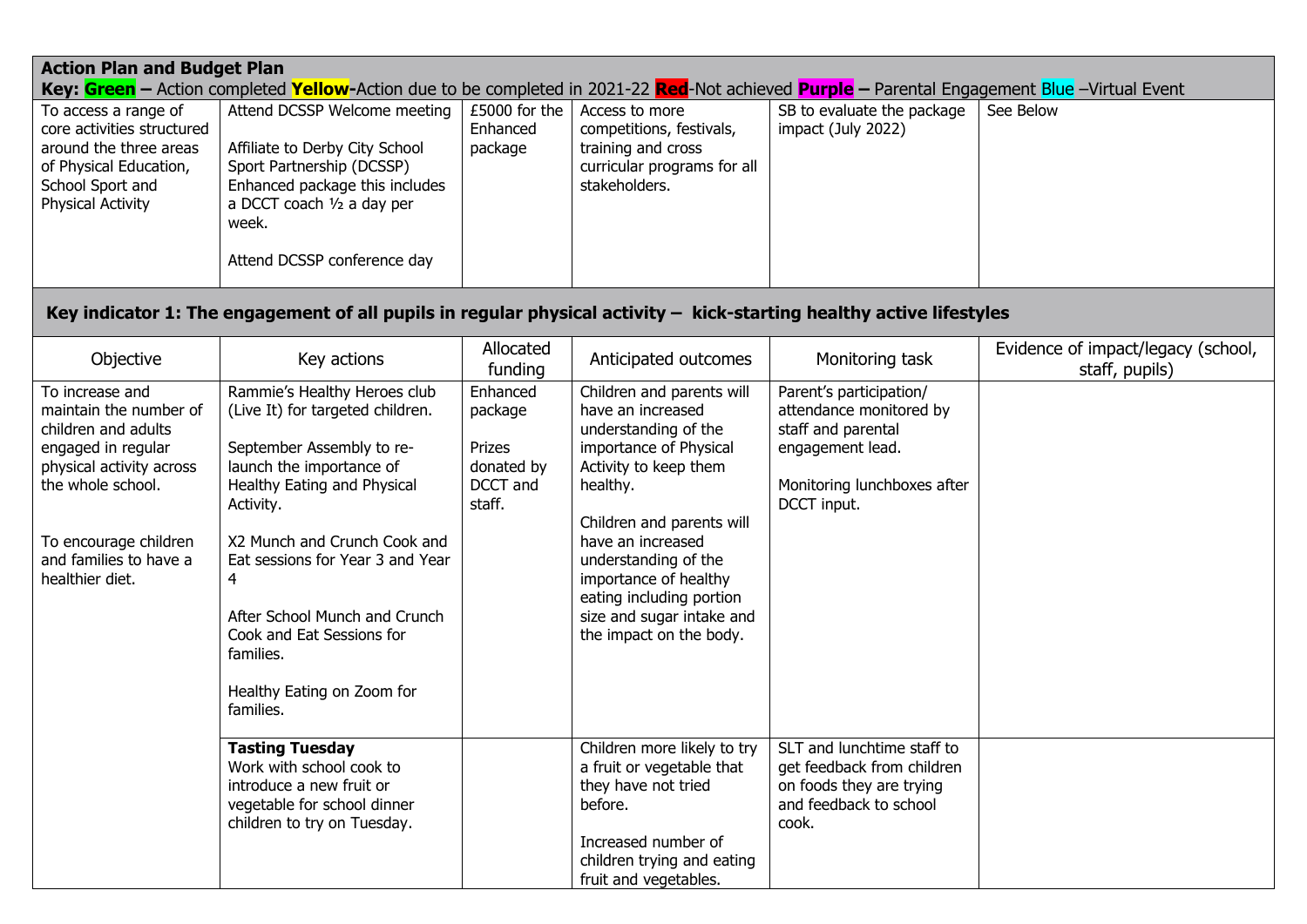| <b>Active School</b><br>Programme launch<br>Audit and development plan<br>regularly reviewed<br>Baseline assessment across<br>school: height, weight fitness<br>and physical development levels<br>measured.<br>Active School assembly to<br>launch programme.      | Enhanced<br>package           | All data ready to start<br>phase 2, 3 and 4 in<br>September                                                                                                                                                          | DCCT to collect and collate<br>all baseline data.<br>Termly support and<br>planning meetings with<br>Active school manager |  |
|---------------------------------------------------------------------------------------------------------------------------------------------------------------------------------------------------------------------------------------------------------------------|-------------------------------|----------------------------------------------------------------------------------------------------------------------------------------------------------------------------------------------------------------------|----------------------------------------------------------------------------------------------------------------------------|--|
| Staff to share current good<br>practise of physical activity in<br>the classroom<br>Physical activity to be a 'Focus<br>of the Fortnight'<br>Daily Physical Activity Audits to<br>be completed each term.<br>Classes to take part in the daily<br>mile x2/3 weekly. | Staff meeting<br>time         | Increased number of<br>lessons across the<br>curriculum containing<br>physical activity.<br>Increased number of<br>children active at wet play<br>and lunchtime.<br>Improved stamina when<br>running the daily mile. | SB and PE subject leads to<br>monitor engagement of<br>children in physical activity.                                      |  |
| Year 4 children to take part in<br>the 'Joy of Moving' programme.                                                                                                                                                                                                   | Enhanced<br>package           | Children have an<br>increased awareness of<br>the importance of being<br>active and eating a<br>balanced diet.<br>Children understand the<br>impact of physical activity<br>on body and mind.                        | SB and PE subject leads to<br>monitor engagement of<br>children in physical activity.                                      |  |
| School Website - dedicated<br>pages for parents on how to eat<br>healthy and stay active at home.                                                                                                                                                                   | Release time<br>for LB and AJ | Parents will be well<br>informed on how to eat<br>healthily and stay active<br>at home.                                                                                                                              | Feedback from parents<br>using questionnaires.                                                                             |  |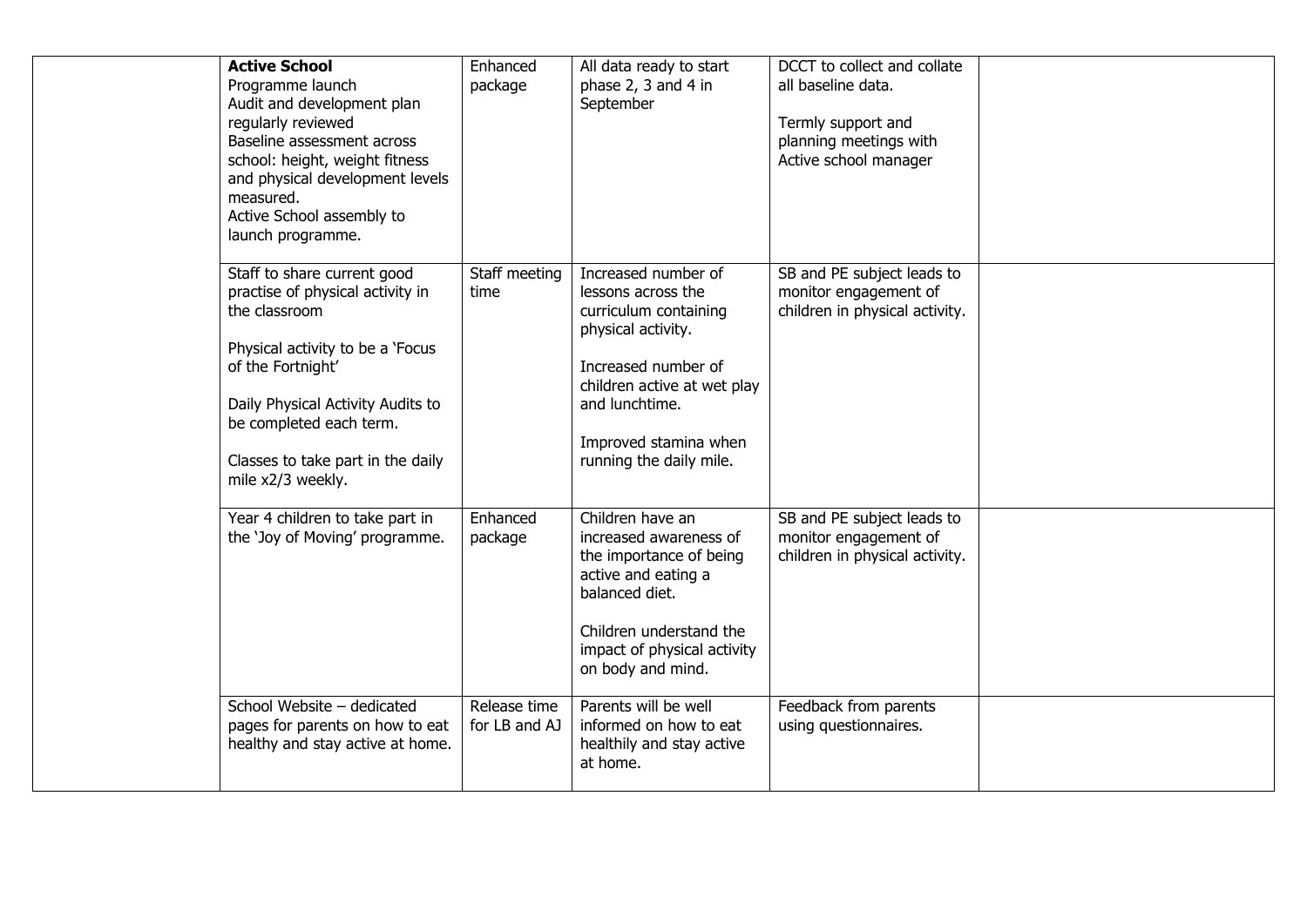| To improve core<br>strength and fine motor<br>skills in EYFS | Rammie's Mini Movers Program<br>to be delivered alongside DCCT<br>during Summer 1 once a week<br>to Nursery children and<br>identified Reception children.<br>Staff training Autumn 2                                                                                                                                                                                                                                                               | £500                | Children will have better<br>core strength which will<br>have impact and improve<br>gross motor skills, sitting<br>and fine motor skills                                                                                                                                                  | Evaluate the program itself<br>and the impact with DCCT<br>staff. |  |
|--------------------------------------------------------------|-----------------------------------------------------------------------------------------------------------------------------------------------------------------------------------------------------------------------------------------------------------------------------------------------------------------------------------------------------------------------------------------------------------------------------------------------------|---------------------|-------------------------------------------------------------------------------------------------------------------------------------------------------------------------------------------------------------------------------------------------------------------------------------------|-------------------------------------------------------------------|--|
| To take part in DCCT<br>Little Live Its pilot<br>project.    | Aimed at Reception identified as<br>being overweight. A 6-week<br>programme delivered after<br>school at Tubby Bears soft play<br>centre. Children have an<br>interactive play session,<br>supported by a DCCT member<br>of staff, whilst their parents<br>attend an informal learning<br>workshop, which covers a range<br>of topics delivered by a Live Well<br>advisor and early years expert.<br>Identify children, give letters to<br>parents. | Free                | Raise the skills and<br>knowledge of parents to<br>support their child with<br>leading a healthier<br>lifestyle including:<br>- Easy and fun ways to<br>increase physical activity<br>Easy ways to increase<br>fruit and vegetables<br>- Simple recipes and ideas<br>for healthier snacks | Evaluate the program itself<br>and the impact with DCCT<br>staff. |  |
| To improve handwriting<br>skills in Year 1 and 2             | All Year 1 and 2 children<br>assessed in Physical Literacy<br>Key staff to attend physical<br>literacy training Autumn 2<br>Six week physical literacy<br>intervention programme.                                                                                                                                                                                                                                                                   | Enhanced<br>package | Improved core strength<br>and handwriting for Year<br>1 and 2 children                                                                                                                                                                                                                    | Re assessment of Year 1<br>and 2 children.                        |  |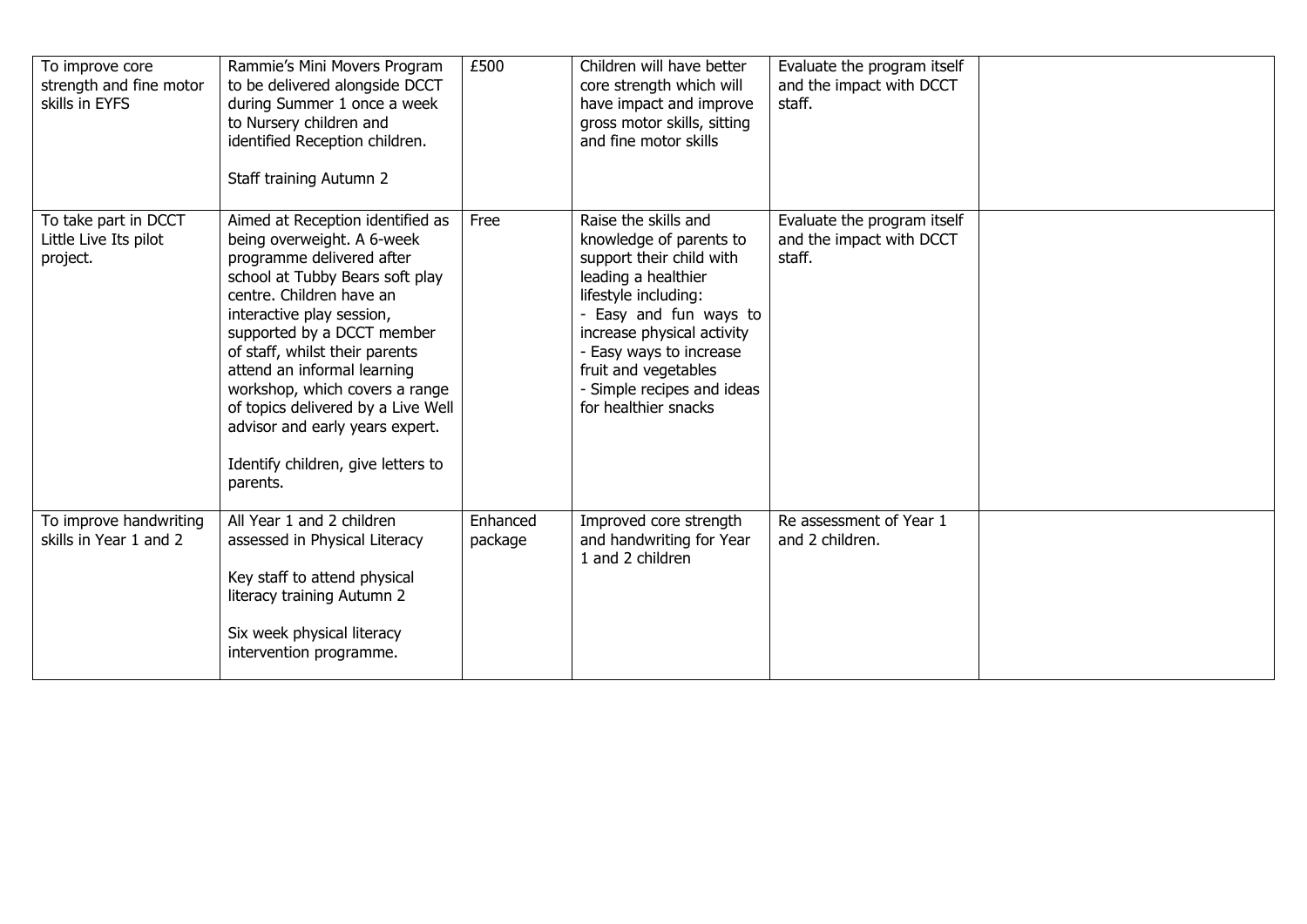| To engage vulnerable<br>groups in extra physical<br>activity.                                                        | X 10/12 DCCT KS1 Pupil<br>Premium lunchtime physical<br>activity club<br>X12 SEND KS2 children extra<br>PE/physical activity session                                                                                                                                                                                                                          | Enhanced<br>package | Targeted children have<br>access to organised play<br>and physical activity for a<br>sustained period.<br>Develop core strength,<br>stamina and<br>communication skills.                                             | Staff to monitor target<br>children during PE lessons<br>and the mile.<br>Staff to monitor core<br>strength and<br>communication skills in<br>class.<br>EYFS lead to look at<br>progress data for Physical<br>Development and<br>Communication and<br>language |  |
|----------------------------------------------------------------------------------------------------------------------|---------------------------------------------------------------------------------------------------------------------------------------------------------------------------------------------------------------------------------------------------------------------------------------------------------------------------------------------------------------|---------------------|----------------------------------------------------------------------------------------------------------------------------------------------------------------------------------------------------------------------|----------------------------------------------------------------------------------------------------------------------------------------------------------------------------------------------------------------------------------------------------------------|--|
| To improve children's<br>balance and<br>coordination.                                                                | Book Dr Bike                                                                                                                                                                                                                                                                                                                                                  | Free                | Children and parents have<br>bikes which are<br>roadworthy.                                                                                                                                                          | Record how many families<br>take up the opportunity to<br>have bikes fixed.                                                                                                                                                                                    |  |
| All children to be able to<br>ride a bike with<br>confidence and safely by<br>the time they leave<br>primary school. | Book Cycle Derby to deliver a<br>'Cycle Fortnight' during Autumn<br>Balanceability - Nursery and<br>Reception<br>Learn to Ride - Year 1, Year 2<br>Bikeability - Pre-level 1 Year 3<br>Bikeability Level 1 - Year 4<br>Bikeability Level 2 - Year 5, Year<br>6<br>Bikeability Level 3 - Y6<br>confident riders<br>Ditch your stabilisers - KS2 non-<br>riders | £750                | All children will experience<br>riding a bike.<br>An increased number of<br>children will be able to<br>ride a bike confidently<br>and safely.<br>UKS2 children will have a<br>good understanding of<br>road safety. | Evaluate the programs<br>Record how many children<br>can ride a bike.                                                                                                                                                                                          |  |
|                                                                                                                      | Cycle Cross - Year 5 and 6<br>Velodrome Trip $-12$ Year 6<br>children<br>Enter Cyclo Cross competitions<br>throughout the year.                                                                                                                                                                                                                               | £65.00              | UKS2 children will<br>experience different styles<br>of riding.                                                                                                                                                      |                                                                                                                                                                                                                                                                |  |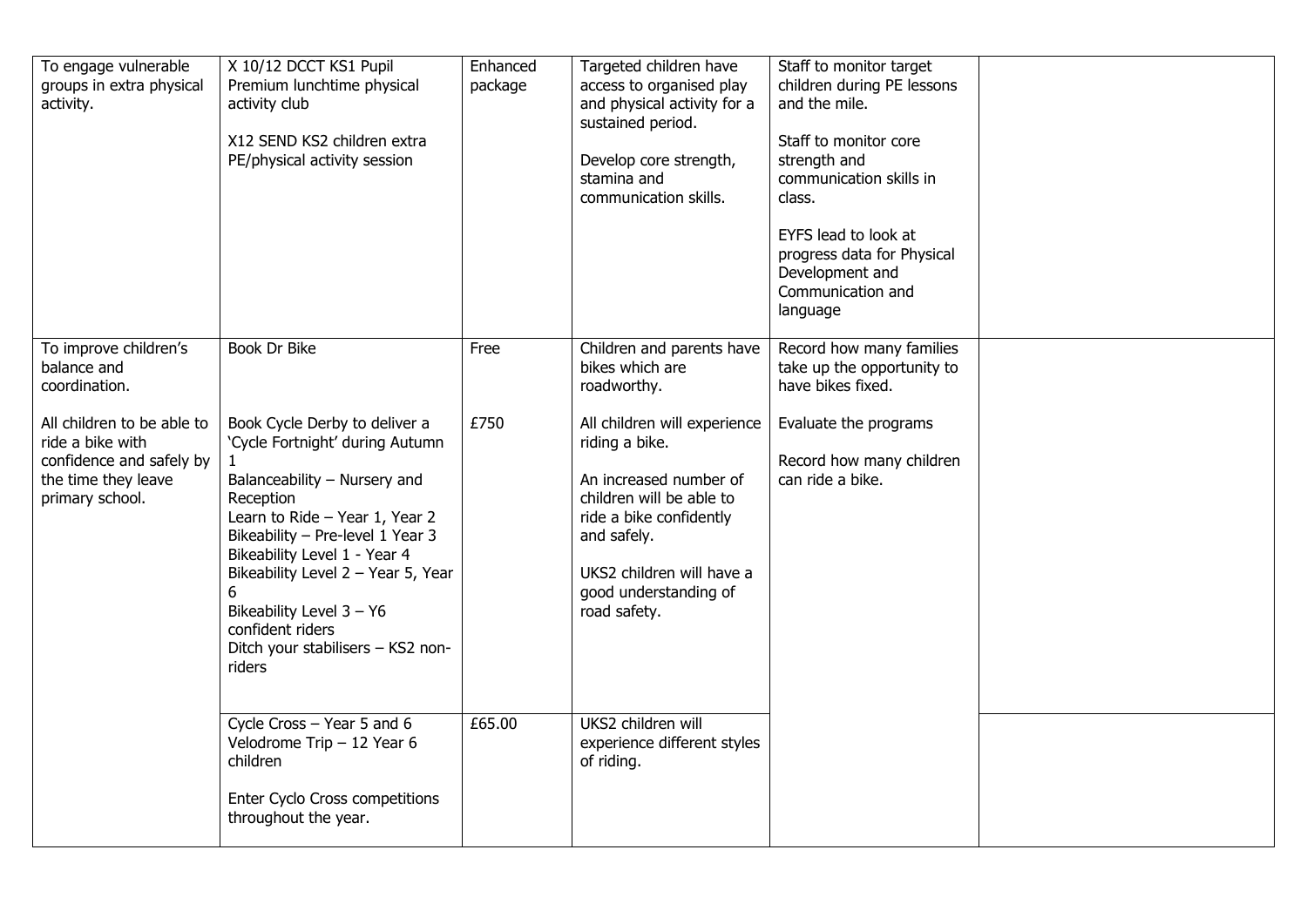|                                                                           | Enter and take part in Stand Up<br>Derbyshire event.<br>Take part in 'Bike to School<br>Week.'<br>Take part in National Fitness<br>Day.<br>Take part in the 'Big Walk and<br>Wheel.'                                                                                                                                                                                                                                                                                          | Free<br>Free<br>Free<br>Cost of fruit<br>and juice<br>£100 | To increase the number<br>of families<br>walking/riding/scooting to<br>and from school.                                                                                                                                | Record number of families<br>taking part in these events.                     |  |
|---------------------------------------------------------------------------|-------------------------------------------------------------------------------------------------------------------------------------------------------------------------------------------------------------------------------------------------------------------------------------------------------------------------------------------------------------------------------------------------------------------------------------------------------------------------------|------------------------------------------------------------|------------------------------------------------------------------------------------------------------------------------------------------------------------------------------------------------------------------------|-------------------------------------------------------------------------------|--|
| To increase the number<br>of intra school sports<br>and activity programs | School Sports Council Training<br>for staff and children.<br>School Sports Council to lead on<br>mini leader activities, lunch time<br>physical activity and inter house<br>events.<br>School Sports Council plan and<br>deliver inter house timetable<br>Autumn 1: Inter house Netball<br>Autumn 2: Inter house Kurling<br>Spring 1: Inter house Hockey<br>Spring 2: Inter house Football<br>Summer 1: Inter house<br><b>Rounders</b><br>Summer 2: Inter house Tug of<br>War | Enhanced<br>package                                        | All children access<br>competitive sport against<br>children of own age<br>within our school.<br>All children have the<br>opportunity to represent<br>their house, work<br>collaboratively and<br>develop team spirit. | Record participation and<br>collect views of children on<br>the competitions. |  |

## **Key indicator 2: The profile of PE and sport being raised across the school as a tool for whole-school improvement**

| Objective                                                                                            | Key actions                                                                                                                      | Allocated<br>funding | Anticipated outcomes                                                                                    | Monitoring task                                                           | Evidence of impact/legacy (school,<br>staff, pupils) |
|------------------------------------------------------------------------------------------------------|----------------------------------------------------------------------------------------------------------------------------------|----------------------|---------------------------------------------------------------------------------------------------------|---------------------------------------------------------------------------|------------------------------------------------------|
| To enhance the<br>Christian ethos of the<br>school by working<br>collaboratively in school<br>teams. | Deliver Whole School Worship<br>on Sports Values<br>Display the Sports Values. On<br>sports board and in the hall near<br>alter. | Free                 | Children demonstrate the<br>Christian and British<br>values throughout inter<br>and intra competitions. | Observe children during<br>competitions and festivals<br>on and off site. |                                                      |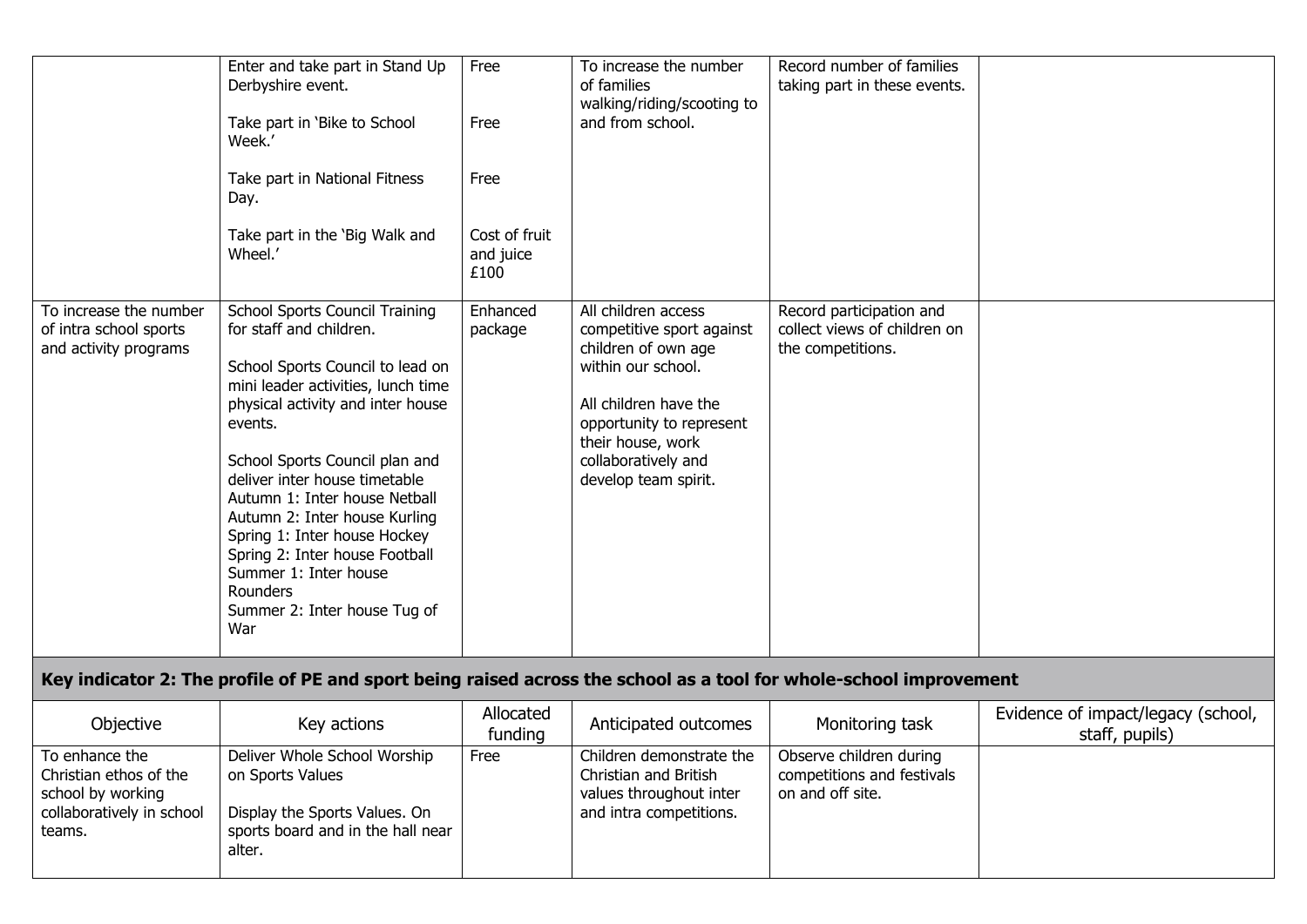|                                                                                                                    | Ensure Sports Values are re-<br>visited during PE lessons and<br>when children have taken part<br>in competitions and events in<br>and out of school.                      |                           |                                                                                                |                                                                                                         |  |
|--------------------------------------------------------------------------------------------------------------------|----------------------------------------------------------------------------------------------------------------------------------------------------------------------------|---------------------------|------------------------------------------------------------------------------------------------|---------------------------------------------------------------------------------------------------------|--|
| To explore new ways to<br>develop team values<br>and personal qualities.                                           | A member of staff to take part<br>in 'Bags of Character' training                                                                                                          | Free for host<br>school   | New ideas available to<br>develop character<br>building.                                       | Staff member to feedback<br>to SLT                                                                      |  |
| To ensure children have<br>a good knowledge of<br>what bullying is and<br>how to deal with it.                     | DCCT to deliver a whole school<br>anti-bullying assembly.<br>DCCT to deliver an anti-bullying<br>workshop in Year 4.<br>Whole School to take part in<br>Anti-Bullying week | Enhanced<br>Package<br>CB | Children able to discuss<br>what bullying is and how<br>it can be prevented and<br>dealt with. | Continue to report and<br>monitor incidents of<br>bullying.                                             |  |
| To ensure children have<br>a good knowledge of<br>what racism is and how<br>to deal with it.                       | DCCT to deliver a whole school<br>anti-racism assembly.                                                                                                                    | Enhanced<br>Package       | Children able to discuss<br>what racism is and how it<br>can be prevented and<br>dealt with.   | Continue to report and<br>monitor incidents of racism.                                                  |  |
| To ensure children have<br>a good knowledge of<br>how to stay safe when<br>using the internet.                     | DCCT to deliver a whole school<br>safer internet assembly.<br>DCCT to deliver a safer internet<br>use workshop in Years 4 and 5.                                           | Enhanced<br>Package       | Children can talk about<br>how to use the internet<br>safely.                                  | Class teachers to monitor<br>engagement of children in<br>activities.                                   |  |
| To engage children who<br>lack motivation in<br>maths.<br>To improve progress<br>and raise attainment in<br>maths. | Implement Match Day Match<br>10 week intervention program<br>for targeted Year 5 children.<br>DCCT to deliver World Maths<br>day assembly and workshops.                   | Enhanced<br>Package       | Children more engaged in<br>maths lessons, due to<br>increased confidence.                     | Lesson observation<br>focussing on engagement<br>of children from program.<br>Analyse end of year data. |  |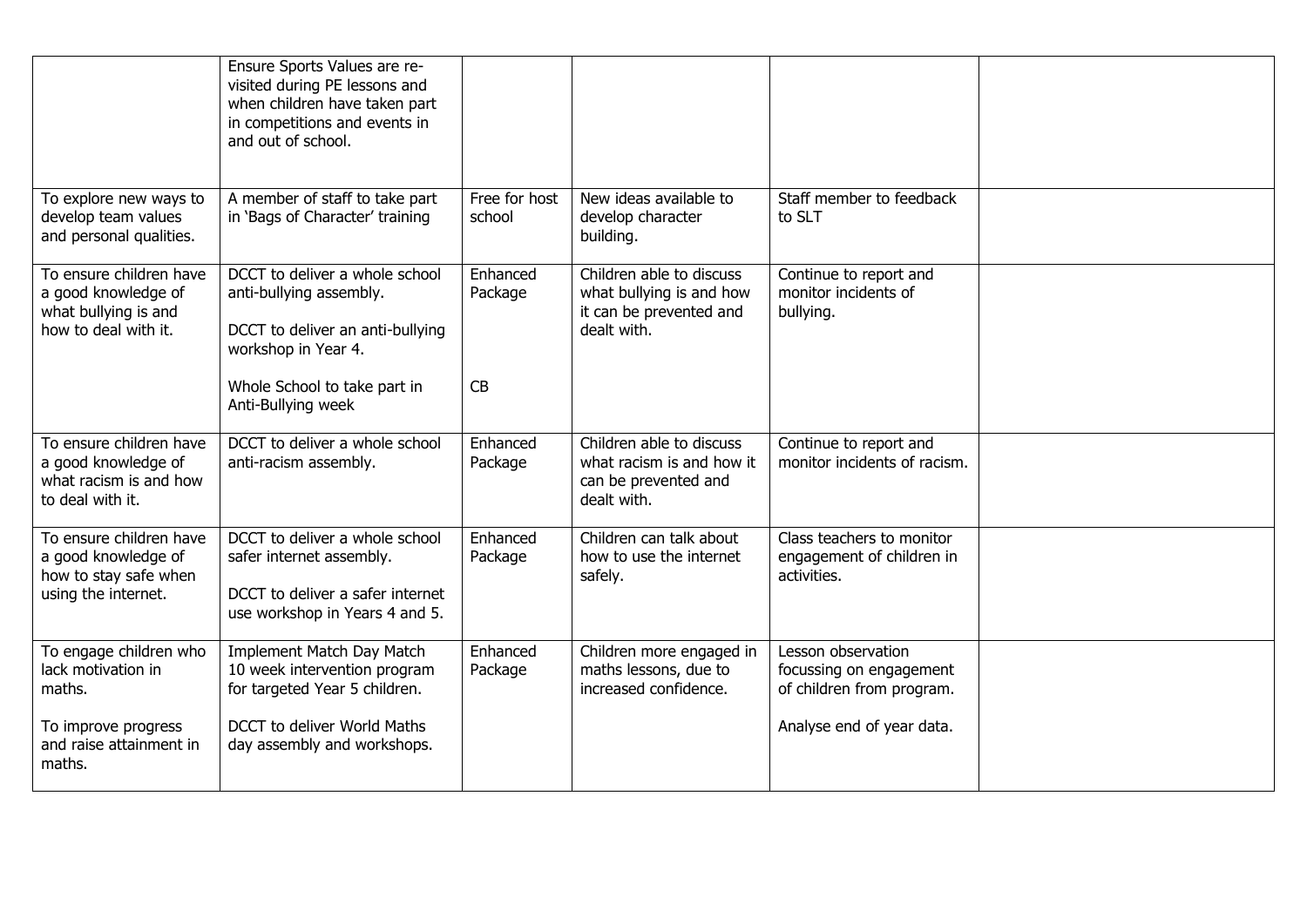| To stimulate literacy<br>engagement in children<br>who love football but<br>lack motivation in<br>reading.                                          | <b>Implement Premier League</b><br>Reading Stars 10 week<br>intervention program for<br>targeted Year 6 children.<br>DCCT to deliver World Book day<br>assembly and workshops.                                                                               | Enhanced<br>Package | Children more engaged in<br>reading at school and at<br>home.                                     | Class teacher/TA to monitor<br>the number of reading<br>tickets brought back to<br>school.<br>Children show a willingness<br>to discuss the books they<br>have read. |  |
|-----------------------------------------------------------------------------------------------------------------------------------------------------|--------------------------------------------------------------------------------------------------------------------------------------------------------------------------------------------------------------------------------------------------------------|---------------------|---------------------------------------------------------------------------------------------------|----------------------------------------------------------------------------------------------------------------------------------------------------------------------|--|
| To inspire and engage<br>pupils who lack<br>motivation with writing<br>skills through football<br>and other sports.                                 | <b>Implement Premier League</b><br>Writing Stars 10 week program<br>for targeted Year 2 children.                                                                                                                                                            | Enhanced<br>Package | Children more engaged in<br>writing at school and at<br>home.                                     | Class teacher to monitor<br>willingness of children to<br>engage in writing activities<br>across the curriculum.                                                     |  |
| To address pupils'<br>health and well-being<br>around SATs and<br>transition to Year 7.                                                             | <b>Implement Winning Minds</b><br>package -<br>X2 six week interventions, pre-<br>SATs and pre-transition via<br>classroom based activities.<br>X2 Festivals post-SATs and pre-<br>transition.<br>Targeted interventions available<br>for those who need it. | Enhanced<br>package | Children mentally<br>prepared for SATs and<br>transition to secondary<br>school.                  | Observe children's<br>behaviour leading up to<br>and throughout these key<br>milestones.                                                                             |  |
| To increase resilience,<br>self-esteem and team<br>work.                                                                                            | Resilient Rammie Program<br>X6 sessions of classroom, based<br>activities for Year 4                                                                                                                                                                         | Enhanced<br>package | Pupils demonstrate<br>resilience, self-esteem<br>and team work in all<br>areas of the curriculum. | Staff to monitor impact of<br>program.                                                                                                                               |  |
| To develop core<br>strength and<br>fundamental skills of<br>UKS2 SEND children.<br>To improve co-operation<br>and speaking and<br>listening skills. | DCCT to deliver Multi Sport<br>lunchtime sessions to UKS2<br>SEND children.<br>Inclusion Manager to advise<br>DCCT sports coach on specific<br>requirements.                                                                                                 | Enhanced<br>package | Improvement in skills<br>transferred to all areas of<br>the curriculum.                           | CB to monitor the impact<br>the program has on<br>children in class.                                                                                                 |  |
| To improve the<br>communication and<br>listening skills of Pupil<br>Premium children in                                                             | DCCT to deliver lunchtime multi<br>sports club during the Spring<br>term.                                                                                                                                                                                    | Enhanced<br>package | Children demonstrate<br>better listening,<br>understanding and<br>speaking skills in class.       | SB to monitor lunchtime<br>incidents and TABS<br>involving targeted children.                                                                                        |  |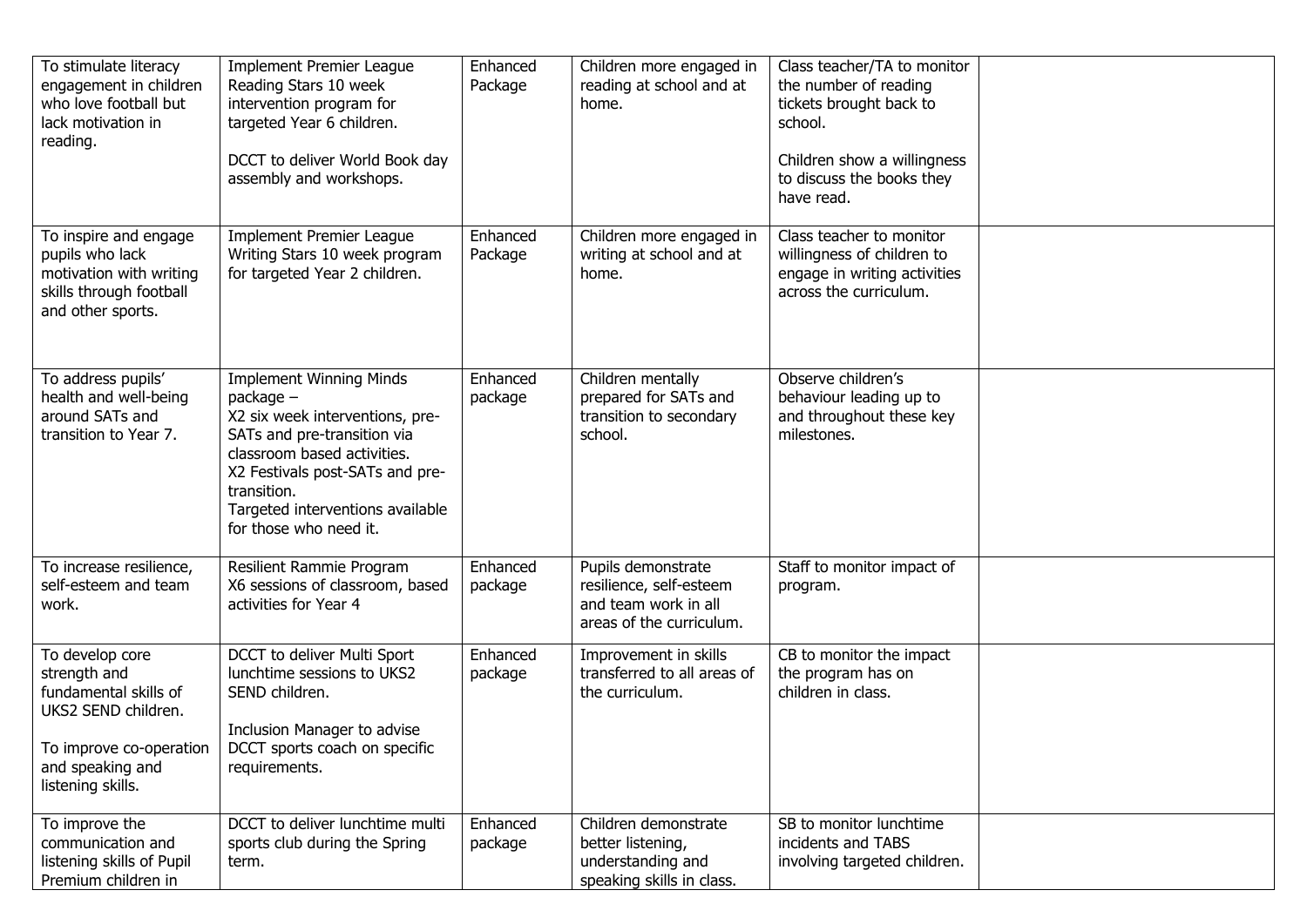| KS1.                                                                                                             |                                                                                                                                                                                                                                                                                                              |                                                                  |                                                                                                                                                                                                                |                                                                                                |                                                      |
|------------------------------------------------------------------------------------------------------------------|--------------------------------------------------------------------------------------------------------------------------------------------------------------------------------------------------------------------------------------------------------------------------------------------------------------|------------------------------------------------------------------|----------------------------------------------------------------------------------------------------------------------------------------------------------------------------------------------------------------|------------------------------------------------------------------------------------------------|------------------------------------------------------|
| To establish a School<br>Sports Council.                                                                         | Choose team captains $-$ they<br>will lead the Sports Council.<br>Identify one child from each<br>class with a keen interest in<br>sport and physical activity to<br>represent their year group.<br>DCCT to provide training for<br>children and staff.<br>Sports Council to organise Inter<br>House Events. | Enhanced<br>package                                              | Children to have a bigger<br>input on which sports and<br>physical activities are<br>delivered in school<br>including inter house<br>competitions and extra-<br>curricular clubs.                              | Staff and children to<br>evaluate training.<br>BR to liaise with SB about<br>school council.   |                                                      |
| To engage parents in<br>their children's PE,<br>sport, physical activity,<br>healthy eating and<br>healthy mind. | Promote events using Twitter.<br>Tweet photos of children taking<br>part in healthy eating, sport, PE<br>and physical activity.<br>Dedicated pages on the school<br>website for healthy eating,<br>healthy bodies and healthy<br>minds.                                                                      | Release time<br>for staff to<br>update<br>website and<br>Twitter | Parents have a good<br>understanding of the PE,<br>sport, physical activity,<br>healthy eating and<br>healthy mind activities<br>being delivered in school.<br>An increased number of<br>followers on Twitter. | Monitor number of Twitter<br>followers.                                                        |                                                      |
| To develop links with<br>clubs in the community.                                                                 | Take part in Crown Green<br>Bowling at Rykneld Bowling<br>Club.                                                                                                                                                                                                                                              | Free                                                             | Good links with members<br>of the community.                                                                                                                                                                   | Monitor interest levels and<br>take up outside of school                                       |                                                      |
|                                                                                                                  | Key indicator 3: Increased confidence, knowledge and skills of all staff in teaching PE and sport                                                                                                                                                                                                            |                                                                  |                                                                                                                                                                                                                |                                                                                                |                                                      |
| Objective                                                                                                        | Key actions                                                                                                                                                                                                                                                                                                  | Allocated<br>funding                                             | Anticipated outcomes                                                                                                                                                                                           | Monitoring task                                                                                | Evidence of impact/legacy (school,<br>staff, pupils) |
| To ensure PE leads have<br>a good understanding<br>the PE curriculum<br>throughout the school.                   | Statement of intent, progression<br>grids and key vocabulary<br>written, share with staff and on<br>the website.                                                                                                                                                                                             | Subject lead<br>release time                                     | Progressive PE curriculum<br>delivered throughout the<br>school.                                                                                                                                               | CO'R to check intent,<br>progression grids and key<br>vocabulary before sharing<br>with staff. |                                                      |
| To increase, confidence,<br>knowledge and skills in<br>leading the PE                                            | CO'R to observe subject leader<br>PE lessons and support PE leads<br>in monitoring PE.                                                                                                                                                                                                                       | CO'R supply                                                      |                                                                                                                                                                                                                | CO'R feedback to SB.                                                                           |                                                      |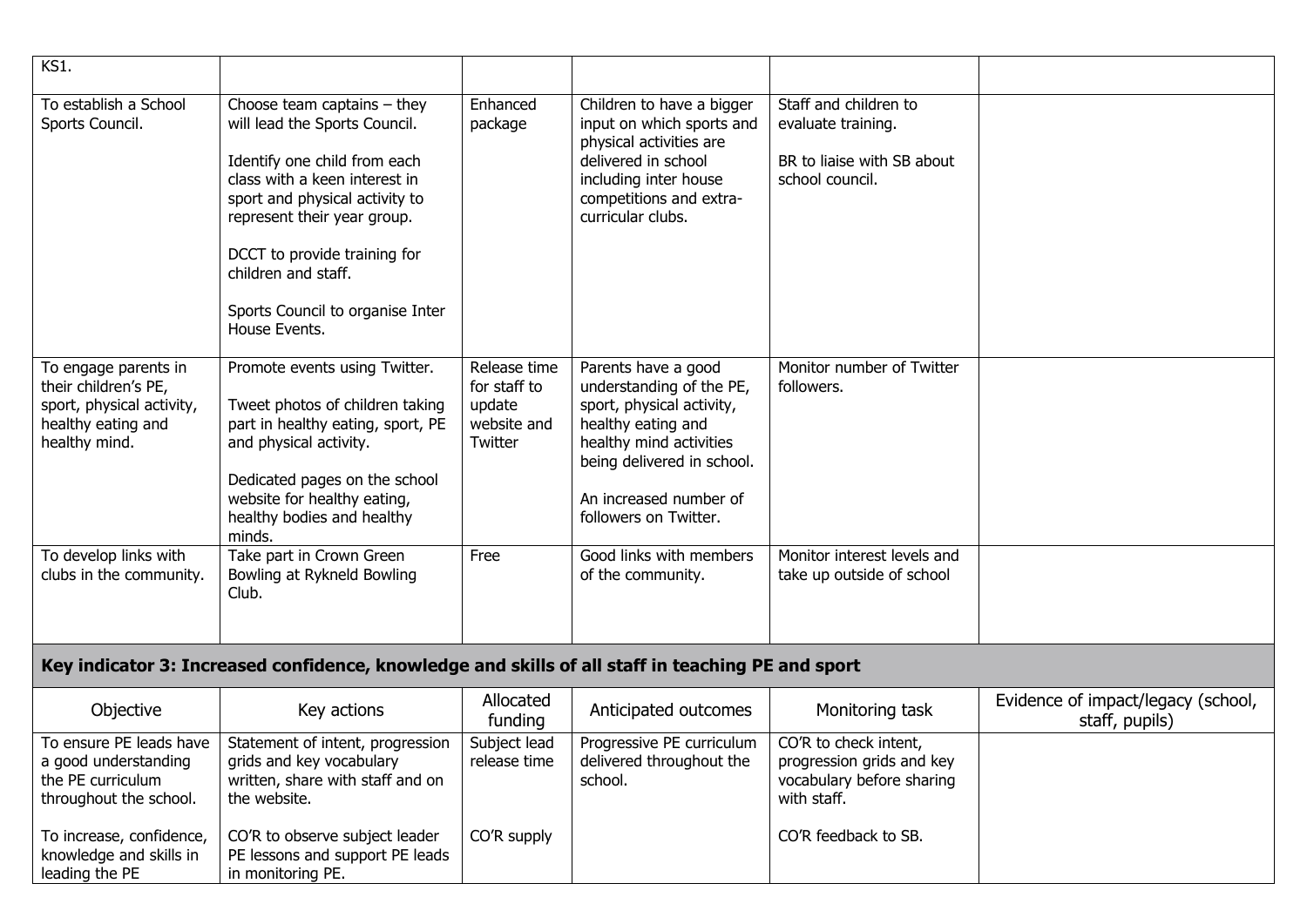| curriculum.<br>To increase confidence,                                                                                      | Attend DCCT New PE Co-<br>ordinators meeting.<br>Attend DDAT PE Network<br>meetings throughout the year.<br>AJ and LB to attend and                                                                                                            | Enhanced<br>package<br><b>DDAT</b><br>training<br>package<br>X2 £250      | PE leaders confident to                                                                                                                                                                                                                              | DCCT assessment tasks and                       |  |
|-----------------------------------------------------------------------------------------------------------------------------|------------------------------------------------------------------------------------------------------------------------------------------------------------------------------------------------------------------------------------------------|---------------------------------------------------------------------------|------------------------------------------------------------------------------------------------------------------------------------------------------------------------------------------------------------------------------------------------------|-------------------------------------------------|--|
| knowledge and skills in<br>supporting the<br>emotional and social<br>well-being of pupils<br>through Physical<br>education. | complete Level 4 training                                                                                                                                                                                                                      |                                                                           | lead other staff in<br>supporting pupil well-<br>being through PE.                                                                                                                                                                                   | observations.                                   |  |
| To increase confidence,<br>knowledge and skills of<br>staff in the teaching of<br>curriculum PE.                            | DCCT to deliver teacher support<br>for Gymnastics Year 2<br>AM Sports to deliver Teacher<br>Support<br>Dance Y5 and Y6<br>OAA Y5 and Y6<br>Gymnastics Y3 and Y4<br>Attend staff any staff training<br>provided by DCCT throughout<br>the year. | Enhanced<br>Package<br><b>AM Sports</b><br>Payment<br>Enhanced<br>Package | Teachers confident in<br>delivering areas of<br>previous weakness.<br>Teachers deliver good or<br>better curriculum PE<br>lessons.                                                                                                                   | Feedback from staff                             |  |
| To create female PE role<br>models in school and<br>engage more girls in the<br>PE curriculum.                              | LB to attend 'This Girl Can<br>Champions' training.                                                                                                                                                                                            | Enhanced<br>Package                                                       | Trained member of staff<br>to promote opportunities<br>for girls in PE, sport and<br>physical activity.                                                                                                                                              | Monitor the engagement of<br>girls in PE.       |  |
| To re- establish a School<br>Sports Council                                                                                 | Identify a member of staff to<br>lead the Sports Council.<br>Choose house captains and<br>representatives for each year<br>group.<br>Children and staff to be trained<br>by DCCT staff                                                         | Enhanced<br>Package                                                       | Children will have more<br>input into intra sports<br>competitions and<br>activities.<br>All children will be able to<br>make suggestions about<br>physical activity via the<br>Sports council.<br>Representatives will<br>develop leadership skills | House captains to regularly<br>feedback to SLT. |  |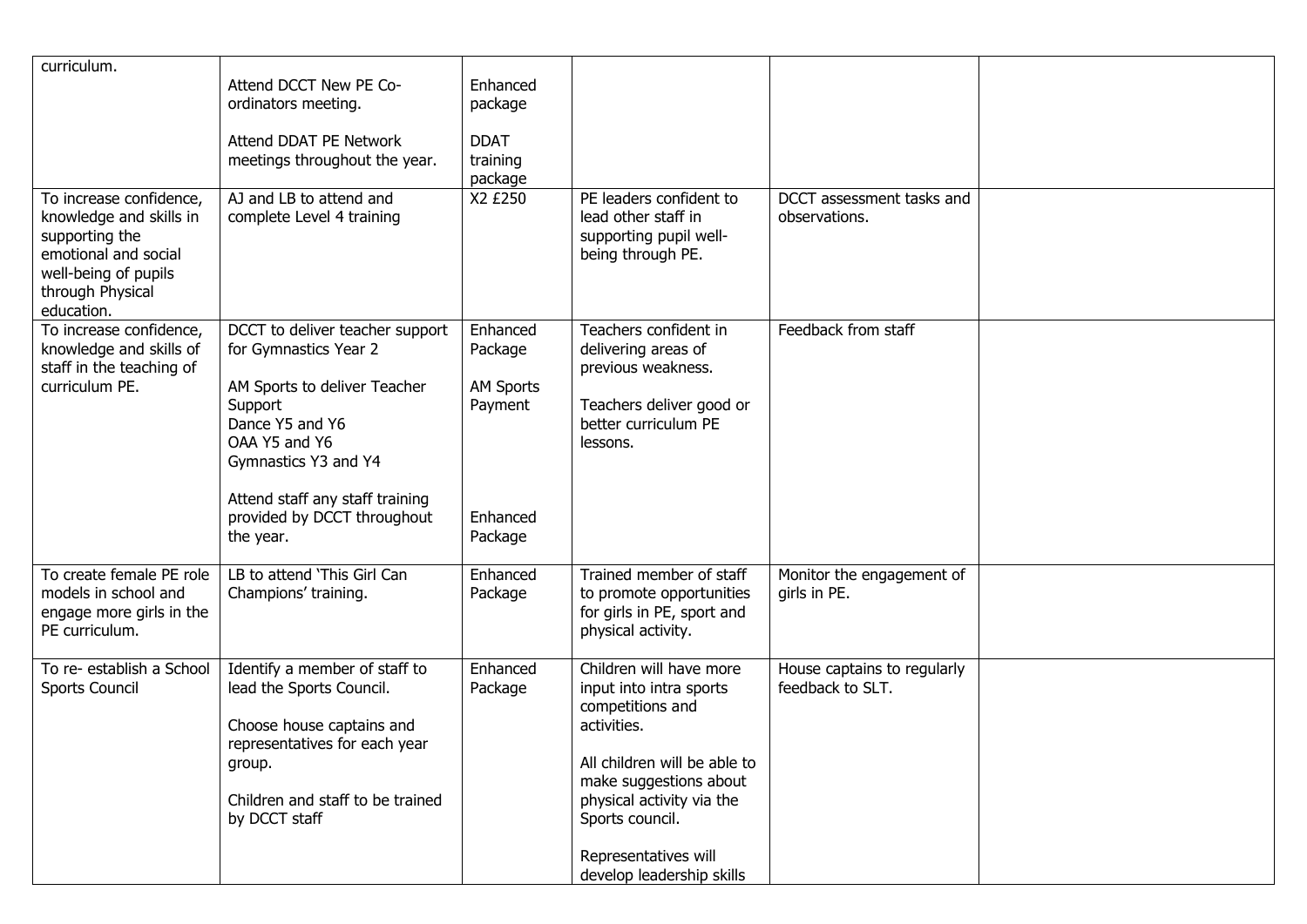|                                                                                                                                                                                                                      |                                                                                                                            |                             | when organising events.                                                                                                                                                                                        |                                                                   |                                                      |  |  |  |
|----------------------------------------------------------------------------------------------------------------------------------------------------------------------------------------------------------------------|----------------------------------------------------------------------------------------------------------------------------|-----------------------------|----------------------------------------------------------------------------------------------------------------------------------------------------------------------------------------------------------------|-------------------------------------------------------------------|------------------------------------------------------|--|--|--|
| Staff trained to improve<br>core strength and fine<br>motor skills in EYFS                                                                                                                                           | Staff training led by DCCT<br>Autumn 2                                                                                     | Enhanced<br>Package         | Children will have better<br>core strength which will<br>have impact and improve<br>gross motor skills, sitting<br>and fine motor skills.                                                                      | Evaluate the program itself<br>and the impact with DCCT<br>staff. |                                                      |  |  |  |
| To train staff to deliver<br>the physical literacy<br>programme.                                                                                                                                                     | RH and DP to attend DCCT<br>physical literacy training.                                                                    | £500                        | Teachers and TAs able to<br>deliver programme to<br>improve core strength<br>and handwriting for Year<br>2 children                                                                                            | Re assessment of Year 2<br>and Year 1 children.                   |                                                      |  |  |  |
| Key indicator 4: Broader experience of a range of sports and activities offered to all pupils                                                                                                                        |                                                                                                                            |                             |                                                                                                                                                                                                                |                                                                   |                                                      |  |  |  |
| Objective                                                                                                                                                                                                            | Key actions                                                                                                                | Allocated<br>funding        | Anticipated outcomes                                                                                                                                                                                           | Monitoring task                                                   | Evidence of impact/legacy (school,<br>staff, pupils) |  |  |  |
| To offer OAA activities<br>in curriculum PE on site<br>in KS2.                                                                                                                                                       | AM Sports to support the<br>delivery of OAA in KS2                                                                         | <b>AM Sports</b><br>Payment | Children will take part in<br>new activities during the<br>PE lesson.<br>Children experience team<br>building activities and<br>improve perseverance as<br>well as self-esteem.                                | Staff feedback.<br>Class feedback.                                |                                                      |  |  |  |
| To introduce new sports<br>and physical activities in<br>school.<br>To expose new/different<br>children to existing<br>sports in school.<br>To increase the number<br>of children experiencing<br>a broader range of | Team Rubicon to deliver<br>Skateboarding sessions to Year<br>5 and 6.<br>Team Rubicon to deliver<br>Scooting Year 3 and 4. | £360                        | Children will take part in a<br>physical activity that they<br>have not done before.<br>Children will develop new<br>skills when riding a<br>scooter/skateboard.<br>Opportunities to practise<br>perseverance. | Feedback from children and<br>staff.                              |                                                      |  |  |  |
| sports and physical<br>activities.                                                                                                                                                                                   | Take part in Crown Green<br>Bowling at Rykneld Bowling<br>Club.                                                            | Free                        | Good links with members<br>of the community.                                                                                                                                                                   | Monitor interest levels and<br>take up outside of school          |                                                      |  |  |  |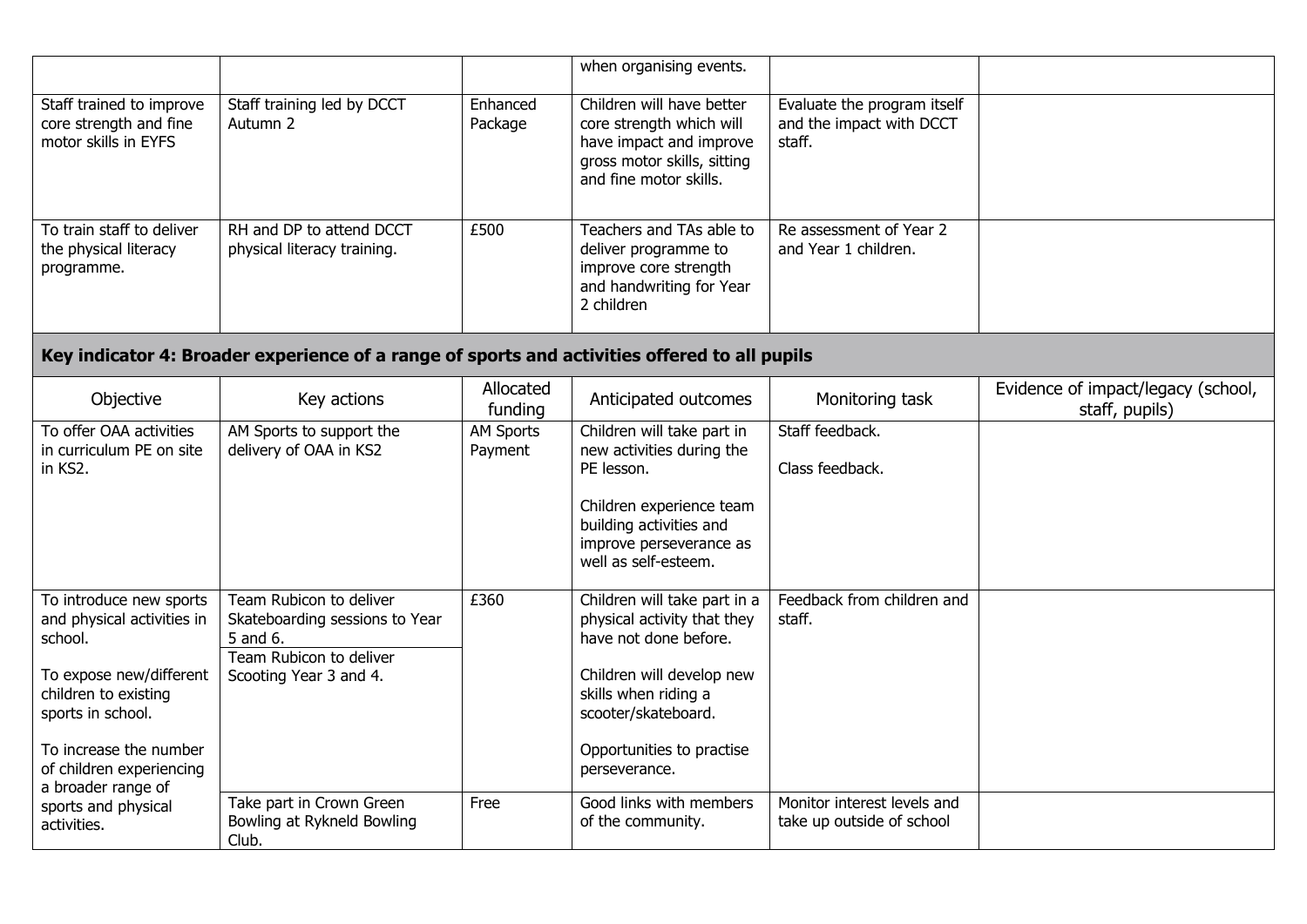| Year 6 Enrichment Week to         | <b>TBC</b>       | Ensure all Y6 children       | Feedback from children and  |  |
|-----------------------------------|------------------|------------------------------|-----------------------------|--|
| include activities such as        |                  | have the opportunity to      | staff.                      |  |
| climbing.                         |                  | take part in enrichment      |                             |  |
|                                   |                  | week.                        | Monitor children's          |  |
|                                   |                  |                              | engagement levels.          |  |
| Enter more festivals for all ages | Enhanced         | More children taking part    | Monitor number of children  |  |
| and targeted groups of children   | package          | in sport and physical        | taking part in activities.  |  |
| including, Boccia, Tri-Golf and   |                  | activity across school than  |                             |  |
| Multi Sports Festivals for        | Transport        | last year.                   | Monitor participation level |  |
| EYFS/KS1                          | costs            |                              | of children from vulnerable |  |
|                                   |                  |                              |                             |  |
|                                   |                  |                              | groups.                     |  |
| Offer before and after school     |                  | More children taking part    | Monitor number of children  |  |
| clubs:                            |                  | in sport and physical        | taking part in clubs.       |  |
| <b>School Staff</b>               | Free             | activity clubs across        |                             |  |
| Netball                           |                  | school than last year.       | Monitor participation level |  |
| Dance                             |                  |                              | of children from vulnerable |  |
| <b>Cross Country</b>              |                  |                              |                             |  |
| Bench ball                        |                  |                              | groups.                     |  |
|                                   |                  |                              |                             |  |
| Shooting Stars girls football     |                  |                              |                             |  |
| Cricket                           |                  |                              |                             |  |
| Gardening                         |                  |                              |                             |  |
| <b>AM Sports</b>                  | <b>AM Sports</b> |                              |                             |  |
| Gymnastics                        | payment          |                              |                             |  |
| Boxing                            |                  |                              |                             |  |
| Football (Before School)          |                  |                              |                             |  |
| Hockey                            |                  |                              |                             |  |
| Zumba                             |                  |                              |                             |  |
|                                   |                  |                              |                             |  |
| <b>DCCT</b>                       | Enhanced         |                              |                             |  |
| Tag Rugby                         | package          |                              |                             |  |
| Girls football                    |                  |                              |                             |  |
| Multi sports club                 |                  |                              |                             |  |
| Fundamentals club                 |                  |                              |                             |  |
|                                   |                  |                              |                             |  |
| <b>Cycle Derby</b>                | £750             | All children will experience | Monitor and record how      |  |
| 'Cycle Fortnight' during Autumn   |                  | riding a bike.               | many children across the    |  |
| 1                                 |                  |                              | school can ride a bike.     |  |
| Balanceability - Nursery and      |                  | An increased number of       |                             |  |
| Reception                         |                  | children will be able to     |                             |  |
| Learn to Ride - Year 1, Year 2    |                  | ride a bike confidently      |                             |  |
| Bikeability - Pre-level 1 Year 3  |                  | and safely.                  |                             |  |
| Bikeability Level 1 - Year 4      |                  |                              |                             |  |
|                                   |                  |                              |                             |  |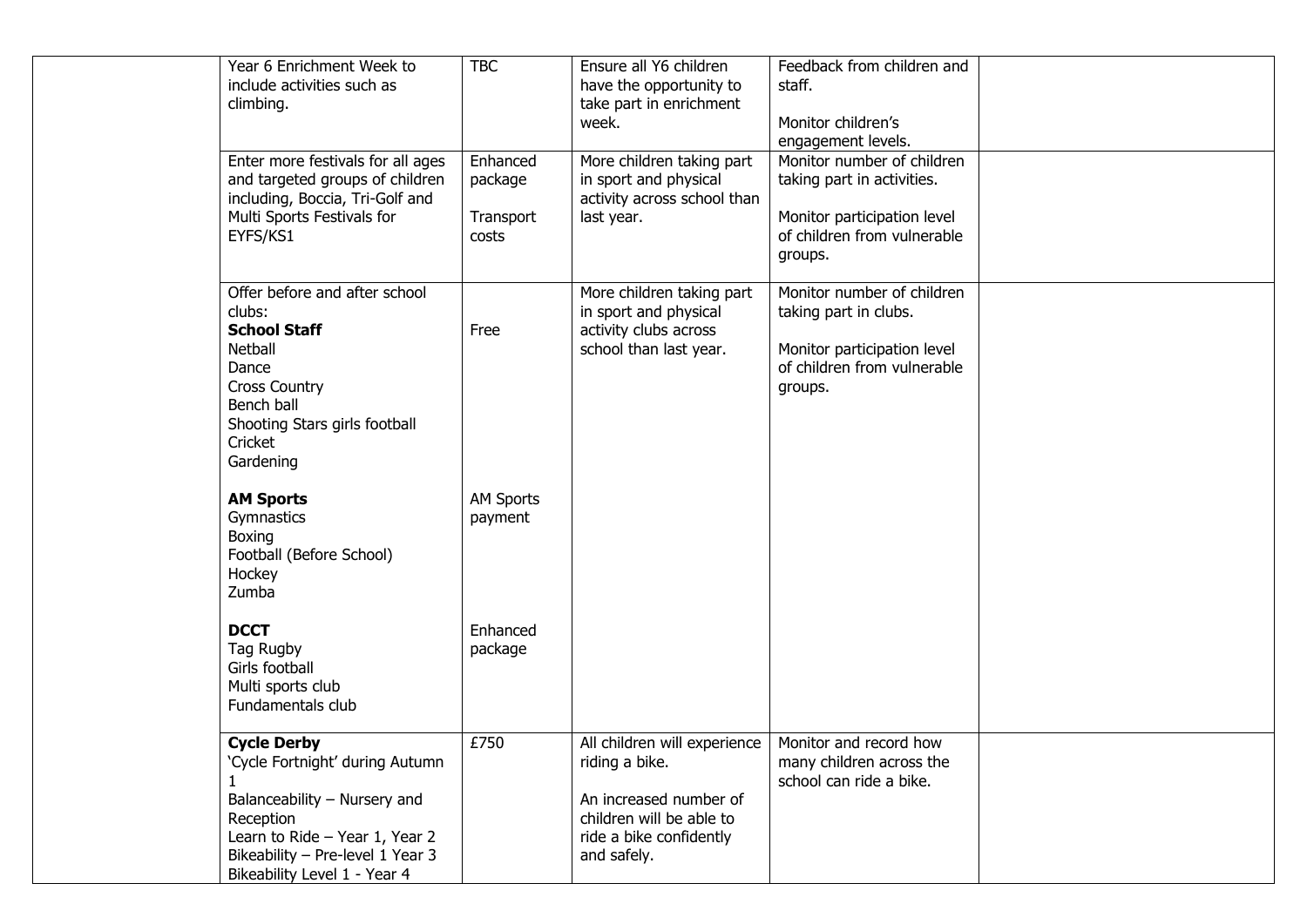|                                                                                                                      | Bikeability Level 2 - Year 5, Year<br>Bikeability Level 3 - Y6<br>confident riders<br>Ditch your stabilisers - KS2 non-<br>riders            |                                           | UKS2 children will have a<br>good understanding of<br>road safety.                                      |                                                                                                                                                 |                                                      |  |  |  |
|----------------------------------------------------------------------------------------------------------------------|----------------------------------------------------------------------------------------------------------------------------------------------|-------------------------------------------|---------------------------------------------------------------------------------------------------------|-------------------------------------------------------------------------------------------------------------------------------------------------|------------------------------------------------------|--|--|--|
|                                                                                                                      | Cycle Cross $-$ Year 5 and 6<br>Velodrome Trip - 12 Year 6<br>children                                                                       | £65.00                                    | UKS2 children will<br>experience different styles<br>of riding.                                         |                                                                                                                                                 |                                                      |  |  |  |
| Improve basic<br>fundamental skills and<br>provide opportunities for<br>children to try new<br>games and activities. | Reception children to take part<br>in DCCT 'Fundamentals through<br>Play' sessions.                                                          | Enhanced<br>package                       | Increased engagement of<br>Reception children in PE.                                                    | EYFS staff to monitor the<br>engagement of children in<br>PE lessons.                                                                           |                                                      |  |  |  |
| Engage more girls in the<br>PE curriculum, sport and<br>physical activity.                                           | LB to attend 'This Girl Can<br>Champions' training.<br>Children to take part in 'This Girl<br>Can Champions' training,<br>lessons and clubs. | Enhanced<br>Package                       | Trained member of staff<br>to promote opportunities<br>for girls in PE, sport and<br>physical activity. | Monitor the engagement of<br>girls in PE.                                                                                                       |                                                      |  |  |  |
| To inspire and engage<br>pupils to have a positive<br>impact in their<br>community.                                  | Year 5 and 6 to take part in<br>'Champions for Change' social<br>action project.                                                             | Enhanced<br>Package                       | Children will be involved<br>in a project which has a<br>positive impact on the<br>wider community.     | Staff and children to<br>evaluate and feedback on<br>the project.                                                                               |                                                      |  |  |  |
| Key indicator 5: Increased participation in competitive sport                                                        |                                                                                                                                              |                                           |                                                                                                         |                                                                                                                                                 |                                                      |  |  |  |
| Objective                                                                                                            | Key actions                                                                                                                                  | Allocated<br>funding                      | Anticipated outcomes                                                                                    | Monitoring task                                                                                                                                 | Evidence of impact/legacy (school,<br>staff, pupils) |  |  |  |
| To enter more<br>competitions than<br>previous year.                                                                 | Entry to DCCT Super School<br>Competitions.                                                                                                  | Enhanced<br>package<br>Transport<br>costs | Increase the number of<br>opportunities for<br>competitive sport in and<br>out of school.               | Monitor number of children<br>taking part in competitions.<br>Monitor number of children<br>in vulnerable groups taking<br>part in competitions |                                                      |  |  |  |
| To set a personal                                                                                                    | DCCT and the Sports Council to                                                                                                               | Enhanced                                  | Children will demonstrate                                                                               | Children to record personal                                                                                                                     |                                                      |  |  |  |